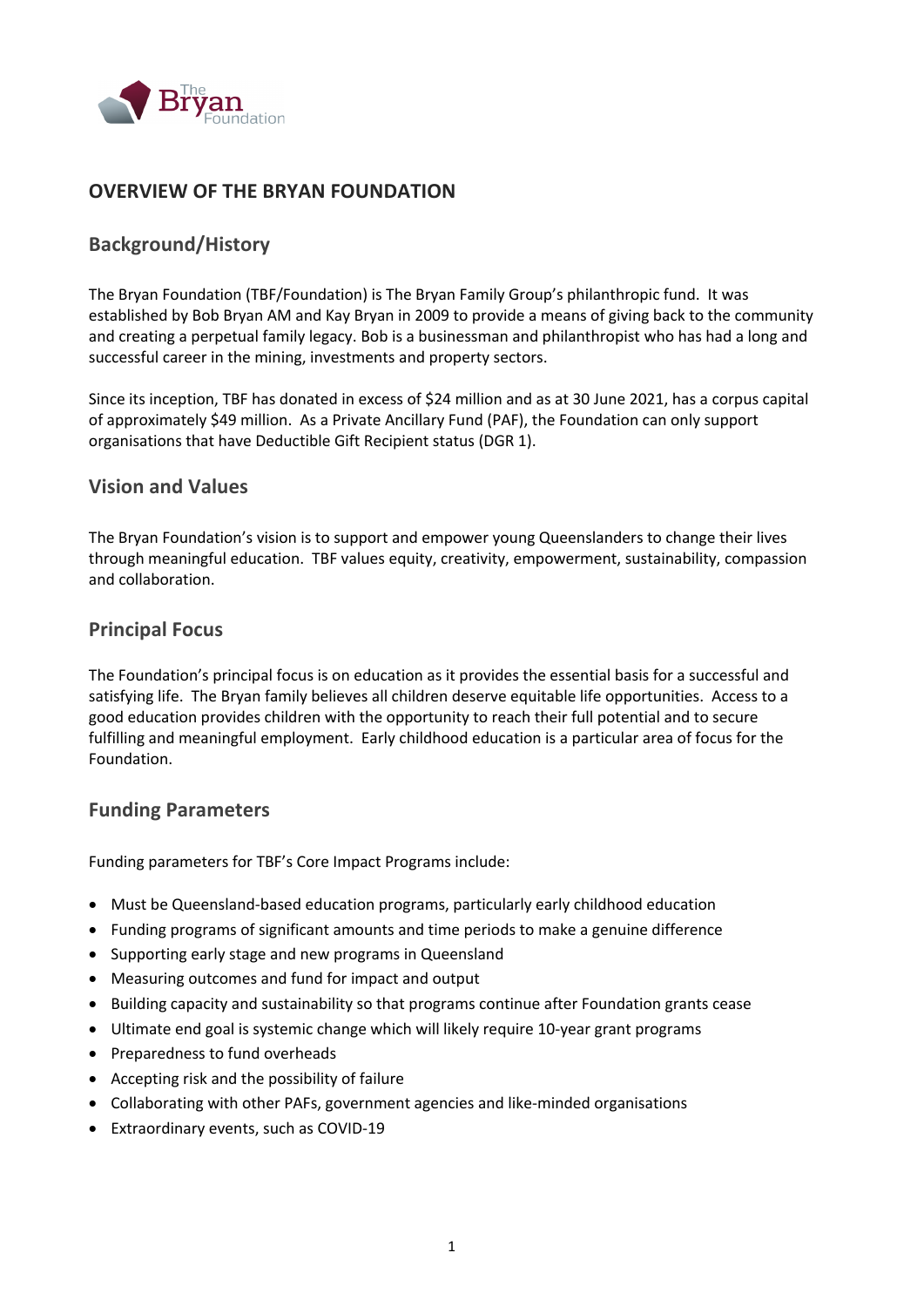## **Current Core Impact Programs**

### **FamilyLinQ – Connecting education, health and community**

FamilyLinQ is an exciting collaboration between The Bryan Foundation and Queensland Government that was officially launched by Education Minister, The Hon. Grace Grace MP, on 13 October 2021.

FamilyLinQ is Queensland's first integrated school-based hubs initiative, aiming to improve the health, education and life outcomes for children and their families within school communities.

Kingston State School has been announced as the state's first FamilyLinQ school which is set to open in 2023. A second FamilyLinQ school site will be established at a new primary school in Logan Reserve in 2024.

Through the FamilyLinQ partnership, The Bryan Foundation will invest \$10 million over 10 years, alongside a State Government investment of \$19.1 million to deliver two state-of-the-art hubs.

Bringing together education, health and community services under the one roof, FamilyLinQ will play a key role in school community life and will be co-designed with a community first approach, to enable families to be the centre of school community life.

Services in each FamilyLinQ hub will include quality education and learning; early childhood support services; onsite health services; family support programs; adult education and training, and community activities and programs.

#### **Evidence for Learning – Early Childhood Education**

The Bryan Foundation is collaborating with Social Ventures Australia (SVA) to launch a groundbreaking evidence-based toolkit, to ensure Early Childhood Education (ECE) funding is being spent on programs that actually work and improve ECE practices for children from birth to age eight.

The Foundation's funding supports an early childhood education toolkit, quality early childhood education research trials and an evidence advocate.

The program will generate evidence to ensure early childhood expenditure is directed towards programs that work.

#### **Fair Education Qld**

The Bryan Foundation, in partnership with funding partner, Tim Fairfax Family Foundation and Schools Plus, has brought the Fair Education program into Queensland schools.

The Fair Education program aims to create systemic change in the Queensland education system and improve the outcomes for some of the state's most marginalised students.

The program aims to build the capacity of the school leadership teams to design and implement activities to strengthen family and community involvement and improve learning outcomes for students. The funding grants accompany expert coaching to support schools in designing and rolling out their projects.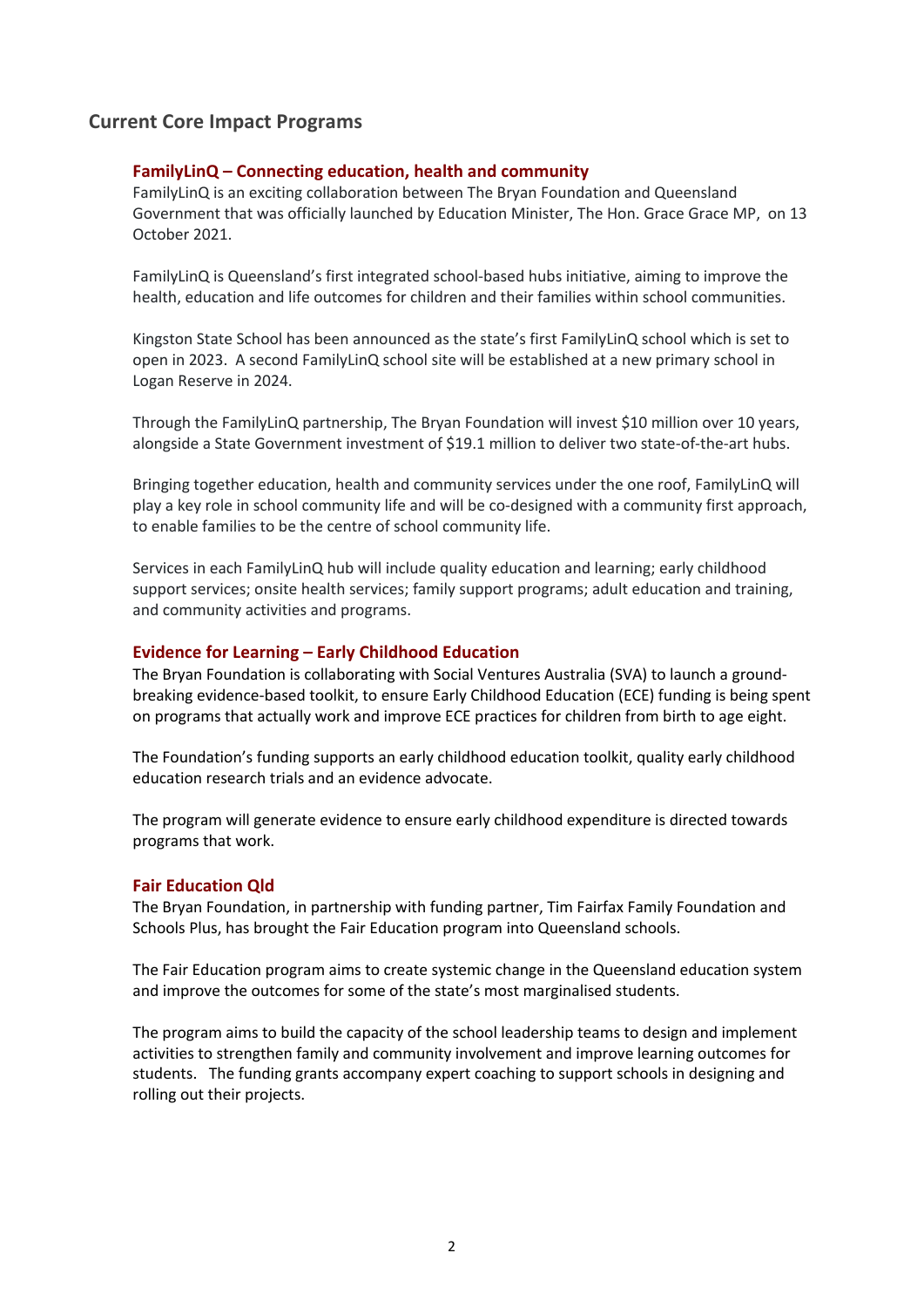### **Logan Together**

The Bryan Foundation supports Logan Together which is a ten-year childhood development, intergenerational and anti-poverty movement supported by all levels of government, NGOs, human services sectors, businesses and the Logan community, targeting childhood development from birth to age eight.

Established in 2015, Logan Together's roadmap engages a life-course approach with goals set at each stage from pregnancy through to the newborn and toddler years, and then on to kindergarten and school.

Logan Together's vision is that by 2025, children in Logan will be as healthy and full of potential as any other group of Queensland children.